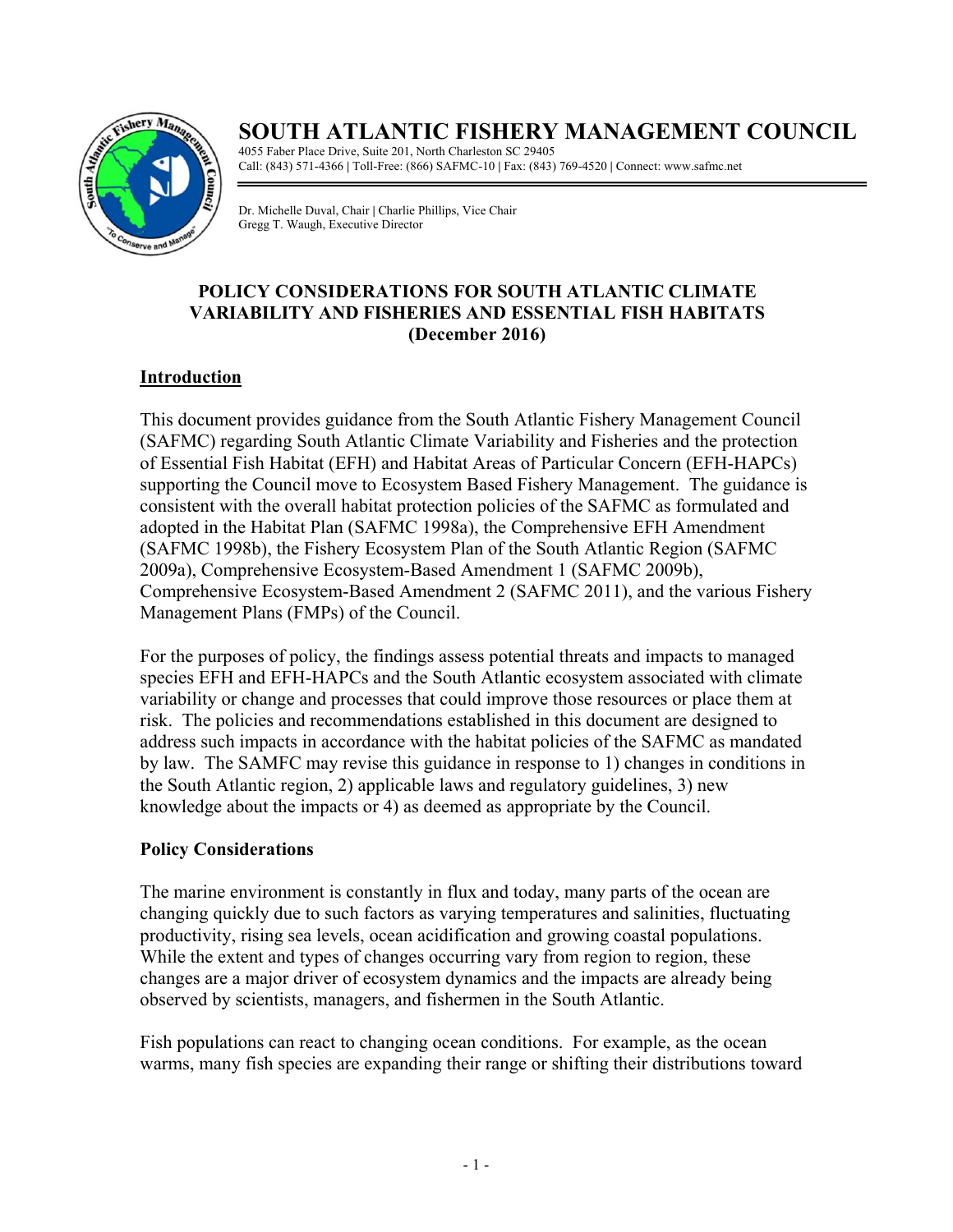the poles or into deep areas to find cooler waters $12$ . Changes in spawning location and timing could have cascading effects, such as changes in population size, stock structure and population connectivity<sup>3</sup>. Research indicates that winter severity is also emerging as an important factor shaping fish assemblages and distribution patterns in this region<sup>4</sup>. In the South Atlantic, black sea bass are being caught further south off Florida and Walker (2016) documented an increase in probability of occurrence in recent years around Cape Canaveral Florida which could be related to cooler near surface water resulting from more frequent upwelling events in recent years. Such events need to be investigated comprehensively. Scientists are also observing changes in the distribution of cobia which are shifting northwards during their spring migration<sup>5</sup>. As conditions change and fluctuate, other South Atlantic fish populations could follow suit. Changing ranges are particularly important as fish movements into other jurisdictions can affect existing management plans and perhaps require modification of the existing management strategies.

Along with north-south (latitudinal) changes in distribution, vertical (depth) changes in the distribution of fish are affecting the catchability of the resources in terms of availability and vulnerability. These changes are particularly important for fishermen and the stock assessment process, for which changes in catch rates are assumed to be linearly related to changes in abundance. The effects of environment on stock dynamics need to be parsed into those which affect catchability – which tend to obscure true abundance signals – and those factors which actually lead to change stock abundance. Differentiating between these effects involves the changes in development of quantitative catchability coefficients derived from environmental data, and is becoming increasingly important with climate change.

Changing ocean conditions have the potential to alter existing fisheries and create opportunities for new fisheries in different regions and in the South Atlantic region. Sometimes this can happen before managers have an opportunity to assess impacts of the new fishery on the ecosystem and legislate appropriate management measures. For example, there is a developing fishery for cannonball jellyfish off the South Atlantic coast but there is little information on the possible ecosystem impacts of these fisheries<sup>6</sup>. As climate variability leads to range expansions and distribution shifts, new opportunities may develop and exploiting these opportunities could have a cascading effect on other fish species and habitats, highlighting the need for a precautionary approach.

 $\overline{a}$ 

 $1$  M. C. Jones, W. W. L. Cheung. 2014. Multi-model ensemble projections of climate change effects on global marine biodiversity. *ICES Journal of Marine Science*,DOI: 10.1093/icesjms/fsu172<br><sup>2</sup> Hare J., Alexander M., Fogarty M., Williams E., Scott J. 2010. Forecasting the dynamics of a coastal fishery species using a coupled

climate-population model. Ecological Applications. 20(2):452-464.

 $3$  H.J. Walsh, D.E. Richardson, K.E. Marancik, and J.A. Hare. 2015. Long-term changes in the distributions of larval and adult fish in the Northeast U.S. shelf ecosystem. PLOS One. DOI:10.1371/journal.pone.0137382.

If the Northeast U.S. shelf ecosystem. PLOS One. Plus One. DOI: 10.1371. The Assemblages respond rapidly to winter climate variability.

<sup>5</sup> Pinsky, M. L., B. Worm, M. J. Fogarty, J. L. Sarmiento, and S. A. Levin. 2013. Marine taxa track local climate velocities. Science 341: 1239-1242 doi: 10.1126/science.1239352 6 http://coastalgadnr.org/sites/uploads/crd/pdf/FMPs/CannonballFMP.pdf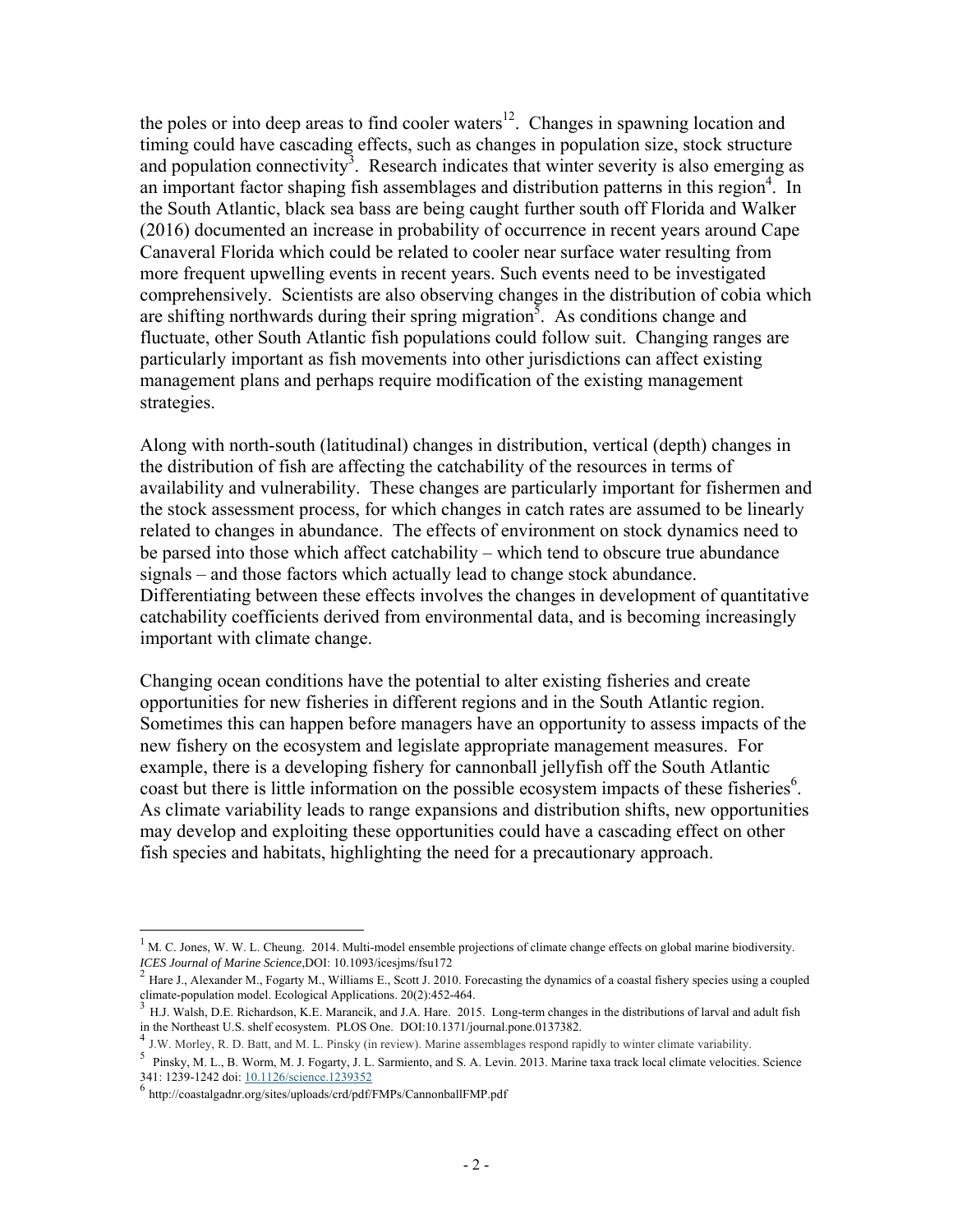Changing ocean chemistry, in particular the impact of ocean acidification, has the potential to change food webs in the region. Ocean acidification appears likely to have significant consequences because many species which depend on calcium metabolism serve as prey or provide habitat, including mollusks, diatoms, soft and hard corals, and crustacean larvae; indeed direct impacts in other regions have already included shellfish mortality.

Around the nation, scientists and managers are formulating management strategies for changing ocean conditions<sup>7</sup>. In 2009, the North Pacific Fishery Management Council banned all commercial fishing in the changing Arctic until more scientific information is available and the Council is able to evaluate potential impacts. In 2014, the Mid-Atlantic Fishery Management Council, in coordination with the South Atlantic Fishery Management Council, New England Fishery Management Council, and Atlantic States Marine Fisheries Council, held a workshop to examine the potential impacts of climate change and the associated management implications. They underscored the importance of fostering ecological resilience to develop "climate-ready" fisheries, fishing communities, stock assessment, and management strategies<sup>8</sup>. The 2015 National Science and Statistical Committee meeting also focused on incorporating climate variability into stock assessments and fisheries management as one of its meeting themes<sup>9</sup>. Currently, NOAA is developing Regional Action Plans (RAPs) to guide and increase the use of climate-related information necessary to manage marine resources 10. The extent and degree of changes expected in the South Atlantic are not fully known and the consequences of these changes cannot always be predicted. Such changes have implications for both stock assessments and fisheries management decisions.

#### **Threats to EFH and EFH-HAPCs from Climate Variability**

The SAFMC finds that climate variability in the South Atlantic impacts EFH and EFH-HAPCs and fisheries for managed species. Table 1 following climate variability policy and research recommendations, presents a summary of fisheries and habitat designations potentially affected by climate variability in the South Atlantic as presented in the SAFMC EFH User Guide

(http://safmc.net/download/SAFMCEFHUsersGuideFinalNov16.pdf).

#### **SAFMC Policies Addressing South Atlantic Climate Variability and Fisheries**

The SAFMC establishes the following policies to address South Atlantic climate variability and fisheries, and to clarify and augment the general policies already adopted in the Habitat Plan and Comprehensive Habitat Amendment and Fishery Ecosystem Plan (SAFMC 1998a; SAFMC 1998b; SAFMC 2009a).

 $\overline{a}$ 

<sup>7</sup> M. L. Pinsky and N. J. Mantua, 2014. Emerging Adaptation Approaches for Climate-Ready Fisheries. Oceanography 27(4): 147- 159.

<sup>8</sup> MAFMC 2014. A Workshop Report: East Coast Climate Change and Governance Workshop Report. March 19-21, 2014. Washington, DC.

<sup>9</sup> http://www.wpcouncil.org/wp-content/uploads/2015/01/DRAFT-2015-National-SSC-Workshop-Timed-Agenda.pdf

<sup>10</sup> https://www.st.nmfs.noaa.gov/ecosystems/climate/rap/index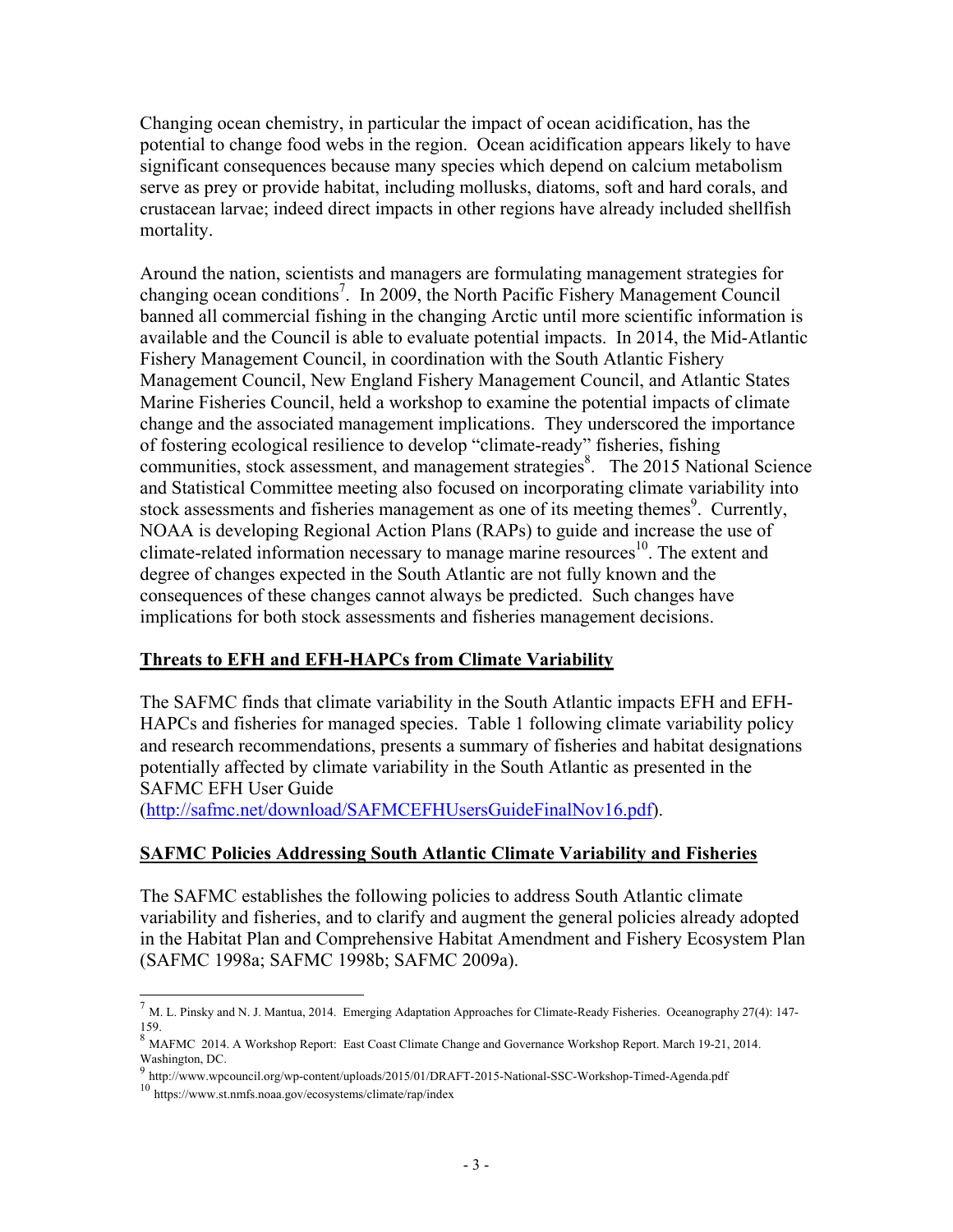### *General Policies*:

- 1. As species expand/shift their distributions due to changing ocean conditions and/or market demands, it is the Council's policy that the SAFMC will proactively work with:
	- a. State agencies, other Councils, Atlantic State Fishery Commission, NOAA Fisheries to manage species that span multiple jurisdictions.
	- b. South Atlantic LCC, NOAA RISAs, Southeast Climate Science Center, and other multi-organizational partnerships.
	- c. The fishing industries, fishing communities, and other interested civil stakeholders.
- 2. A priority list of climate indicators should be developed by NOAA or regional partners or selected that likely track ecological, social, and economic trends and status. The Council requests annual summaries of these indicators, species likely to be influenced, and fisheries trends that appear to be due to changing ocean environmental conditions in the South Atlantic ecosystem.
- 3. Climate change requires the consideration of tradeoffs. Changing ocean conditions necessitate responses ranging from increasing buffers due to a higher level of uncertainty to adjusting quotas upward or downward to account for predicted and realized increases or decreases in productivity.
- 4. Given the uncertainty of climate impacts, the precautionary principle should be invoked as possible for future management decisions on issues that can be influenced by climate change.
- 5. Careful scientific and management evaluation should be undertaken as new fisheries develop, including consideration of how to avoid harmful impacts on essential fish habitat.

#### **Research Needs Addressing Climate Variability**

- 1. Scientific research and collection of data to further understand the impacts of climate variability on the South Atlantic ecosystem and fish productivity must be prioritized. This includes research on species vulnerabilities in terms of distribution, habitat, reproduction, recruitment, growth, survival, and predator-prey interactions.
- 2. As appropriate, climate data and the effects of climate variability should be integrated into stock assessments. Climate impacts could also be a focus of the new proposed stock assessment research cycle.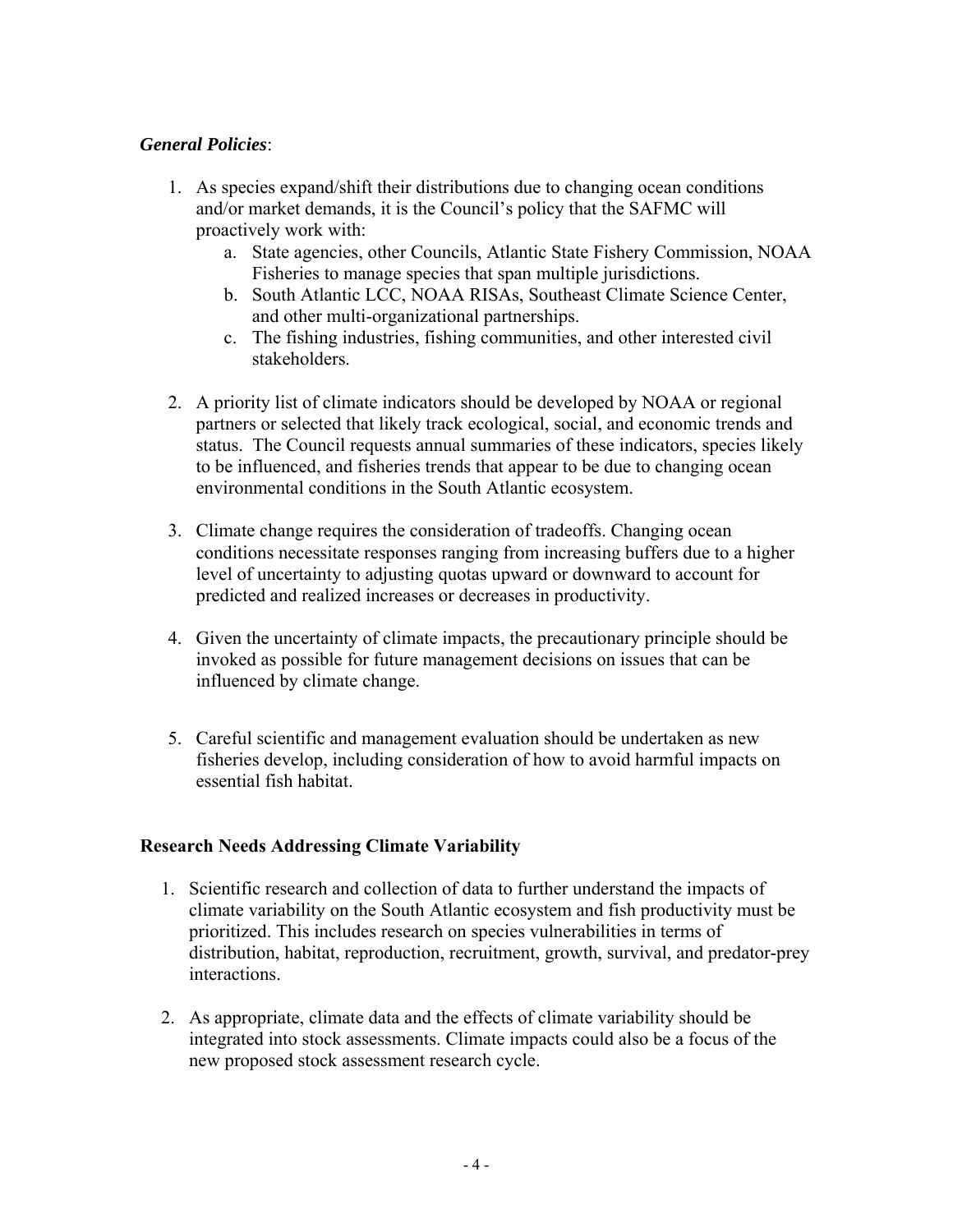- 3. More three dimensional ocean observations of ocean conditions are needed to characterize the coastal- estuarine – ocean habitats.
- 4. Management Strategy Evaluations are desired to allow the Council to analyze potential regional climate scenarios and determine whether current harvest strategies are robust to future changes.
- 5. Greater understanding of the socio-economic impacts and fisheries responses to climate variability is needed.
- 6. Characterization of offshore ocean habitats used by estuarine dependent species which may be useful in developing ecosystem models.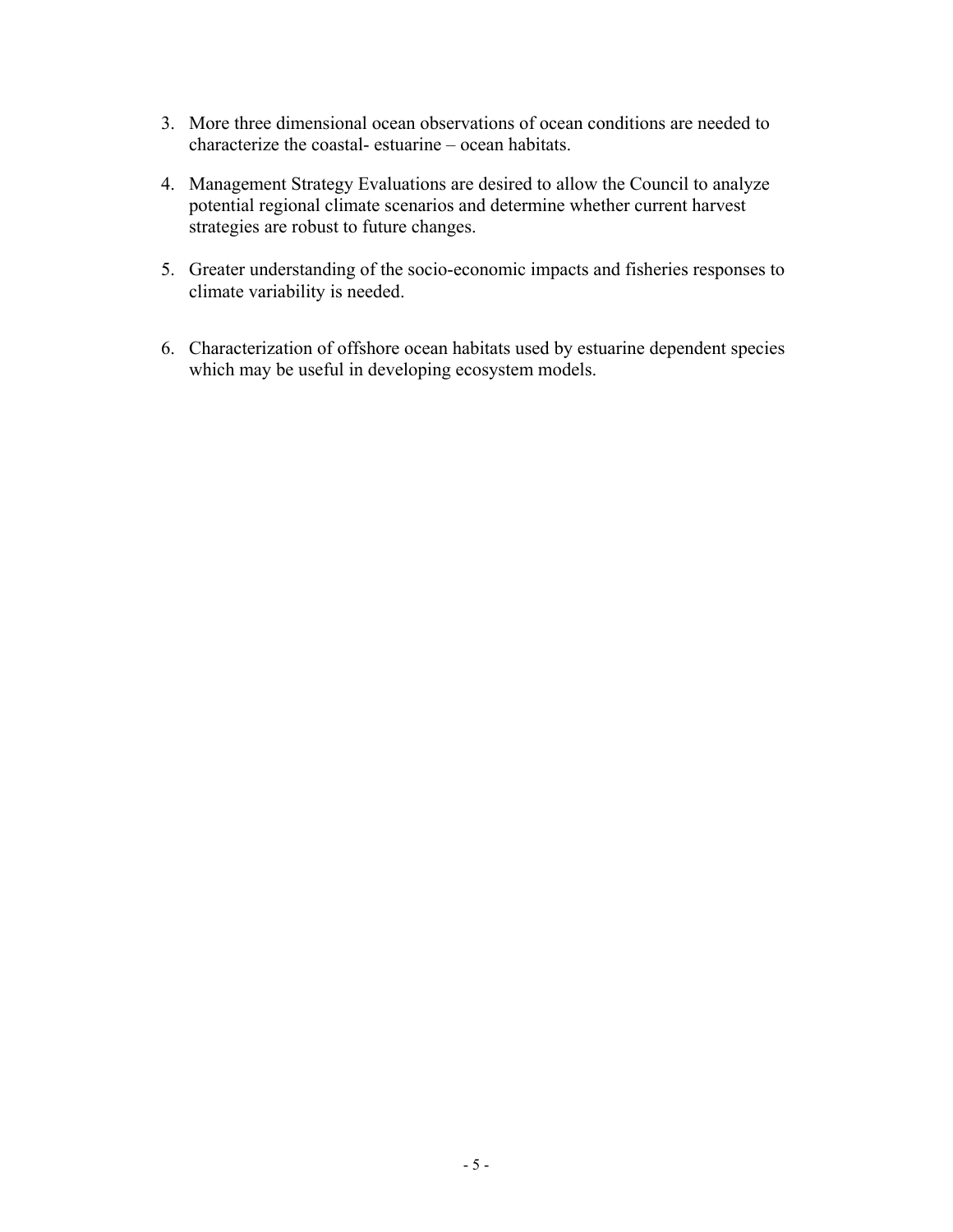Many habitats in the South Atlantic Region that are susceptible to the effects of climate variability have been designated as EFH and EFH-HAPCs by the SAFMC (Table 1).

| <b>Essential Fish Habitat</b>                                                                                                                                 | <b>Fisheries/Species</b>                                                                   | <b>EFH- Habitat Areas of Particular Concern</b>                                                                                                                                                                                              |
|---------------------------------------------------------------------------------------------------------------------------------------------------------------|--------------------------------------------------------------------------------------------|----------------------------------------------------------------------------------------------------------------------------------------------------------------------------------------------------------------------------------------------|
| Wetlands                                                                                                                                                      |                                                                                            |                                                                                                                                                                                                                                              |
| Estuarine and marine emergent wetlands                                                                                                                        | Shrimp, Snapper Grouper                                                                    | Shrimp: State designated nursery habitats Mangrove<br>wetlands                                                                                                                                                                               |
| Tidal palustrine forested wetlands                                                                                                                            | Shrimp                                                                                     |                                                                                                                                                                                                                                              |
| <b>Submerged Aquatic Vegetation</b>                                                                                                                           |                                                                                            |                                                                                                                                                                                                                                              |
| Estuarine and marine submerged aquatic<br>vegetation                                                                                                          | Shrimp, Snapper Grouper,<br>Spiny lobster                                                  | Snapper Grouper, Shrimp                                                                                                                                                                                                                      |
| <b>Shell bottom</b>                                                                                                                                           |                                                                                            |                                                                                                                                                                                                                                              |
| Oyster reefs and shell banks                                                                                                                                  | <b>Snapper Grouper</b>                                                                     | <b>Snapper Grouper</b>                                                                                                                                                                                                                       |
| <b>Coral and Hardbottom</b>                                                                                                                                   |                                                                                            |                                                                                                                                                                                                                                              |
| Coral reefs, live/hardbottom, medium to<br>high rock outcroppings from shore to at<br>least 600 ft where the annual water<br>temperature range is sufficient. | Snapper Grouper, Spiny<br>lobster, Coral, Coral Reefs<br>and Live Hard/bottom<br>Habitat   | The Point, Ten Fathom Ledge, Big Rock, MPAs; The<br>Phragmatopoma (worm reefs) off central east coast of<br>Florida and nearshore hardbottom; coral and<br>hardbottom habitat from Jupiter through the Dry<br>Tortugas, FL; Deepwater CHAPCs |
| rock overhangs, rock outcrops, manganese-<br>phosphorite rock slab formations, and rocky<br>reefs                                                             |                                                                                            | Snapper-grouper<br>[blueline tilefish]                                                                                                                                                                                                       |
| Artificial reefs                                                                                                                                              | <b>Snapper Grouper</b>                                                                     | <b>Special Management Zones</b>                                                                                                                                                                                                              |
| Soft bottom                                                                                                                                                   |                                                                                            |                                                                                                                                                                                                                                              |
| Subtidal, intertidal non-vegetated flats                                                                                                                      | Shrimp                                                                                     |                                                                                                                                                                                                                                              |
| Offshore marine habitats used for spawning<br>and growth to maturity                                                                                          | Shrimp                                                                                     |                                                                                                                                                                                                                                              |
| Sandy shoals of capes and offshore bars                                                                                                                       | <b>Coastal Migratory Pelagics</b>                                                          | Sandy shoals; Capes Lookout, Fear, Hatteras, NC; Hurl<br>Rocks, SC;                                                                                                                                                                          |
| troughs and terraces intermingled with sand,<br>mud, or shell hash at depths of 150 to 300<br>meters                                                          |                                                                                            | Snapper-grouper<br>[golden tilefish]                                                                                                                                                                                                         |
| Water column                                                                                                                                                  |                                                                                            |                                                                                                                                                                                                                                              |
| Ocean-side waters, from the surf to the shelf<br>break zone, including Sargassum                                                                              | <b>Coastal Migratory Pelagics</b>                                                          |                                                                                                                                                                                                                                              |
| All coastal inlets                                                                                                                                            | <b>Coastal Migratory Pelagics</b>                                                          | Shrimp, Snapper-grouper                                                                                                                                                                                                                      |
| All state-designated nursery habitats of<br>particular importance (e.g., PNA, SNA)                                                                            | <b>Coastal Migratory Pelagics</b>                                                          | Shrimp, Snapper-grouper                                                                                                                                                                                                                      |
| High salinity bays, estuaries                                                                                                                                 | Cobia in Coastal Migratory<br>Pelagics                                                     | Spanish mackerel: Bogue Sound, New River, NC;<br>Broad River, SC                                                                                                                                                                             |
| Pelagic Sargassum                                                                                                                                             | Dolphin                                                                                    |                                                                                                                                                                                                                                              |
| Gulf Stream                                                                                                                                                   | Shrimp, Snapper-grouper,<br>Coastal Migratory<br>Pelagics, Spiny lobster,<br>Dolphin-wahoo |                                                                                                                                                                                                                                              |
| Spawning area in the water column above<br>the adult habitat and the additional pelagic<br>environment                                                        | Snapper-grouper                                                                            |                                                                                                                                                                                                                                              |

**Table 1.** Habitats designated as Essential Fish Habitat (EFH), their associated managed fisheries/species, and EFH-HAPCs (Source: SAFMC EFH Users Guide 2016).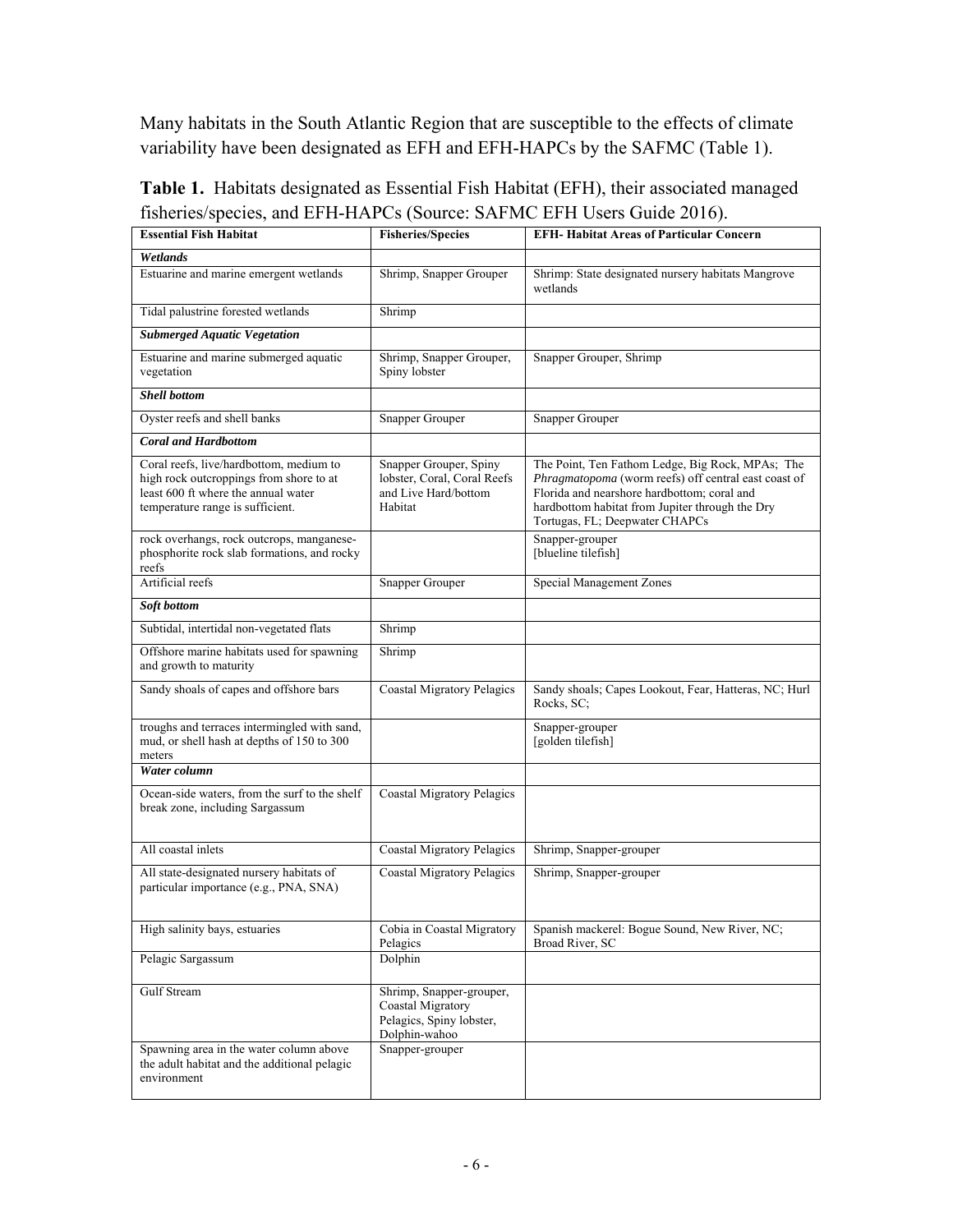#### **References**

- M. C. Jones, W. W. L. Cheung. 2014. Multi-model ensemble projections of climate change effects on global marine biodiversity. ICES Journal of Marine Science,DOI: 10.1093/icesjms/fsu172
- H.J. Walsh, D.E. Richardson, K.E. Marancik, and J.A. Hare. 2015. Long-term changes in the distributions of larval and adult fish in the Northeast U.S. shelf ecosystem. PLOS One. DOI:10.1371/journal.pone.0137382.
- J.W. Morley, R. D. Batt, and M. L. Pinsky (in review). Marine assemblages respond rapidly to winter climate variability. http://www.nmfs.noaa.gov/stories/2014/12/oceanadapt\_trackingfish.html
- Pinsky, M. L., B. Worm, M. J. Fogarty, J. L. Sarmiento, and S. A. Levin. 2013. Marine taxa track local climate velocities. Science 341: 1239-1242 doi: 10.1126/science.1239352
- SAFMC. 1998a. Final Habitat Plan for the South Atlantic region: Essential Fish Habitat requirements for fishery management plans of the South Atlantic Fishery Management Council. South Atlantic Fishery Management Council, 1 Southpark Cir., Ste 306, Charleston, SC 29407-4699. 457 pp. plus appendices.
- SAFMC. 1998b. Final Comprehensive Amendment Addressing Essential Fish Habitat in Fishery Management Plans of the South Atlantic Region. Including a Final Environmental Impact Statement /Supplemental Environmental Impact Statement, Initial Regulatory Flexibility Analysis, Regulatory Impact Review, and Social Impact Assessment/Fishery Impact Statement. South Atlantic Fishery Management Council, 1 Southpark Cir., Ste 306, Charleston, SC 29407-4699. 136pp.
- SAFMC (South Atlantic Fishery Management Council). 2009a. Fishery Ecosystem Plan of the South Atlantic Region. South Atlantic Fishery Management Council, 4055 Faber Place Drive, Ste 201, North Charleston, SC 29405.
- SAFMC (South Atlantic Fishery Management Council). 2009b. Comprehensive Ecosystem-Based Amendment 1 for the South Atlantic Region. South Atlantic Fishery Management Council, 4055 Faber Place Drive, Suite 201; North Charleston, SC 29405.
- SAFMC (South Atlantic Fishery Management Council). 2011. Comprehensive Ecosystem-Based Amendment 2 for the South Atlantic Region. South Atlantic Fishery Management Council, 4055 Faber Place Drive, Suite 201; North Charleston, SC 29405.